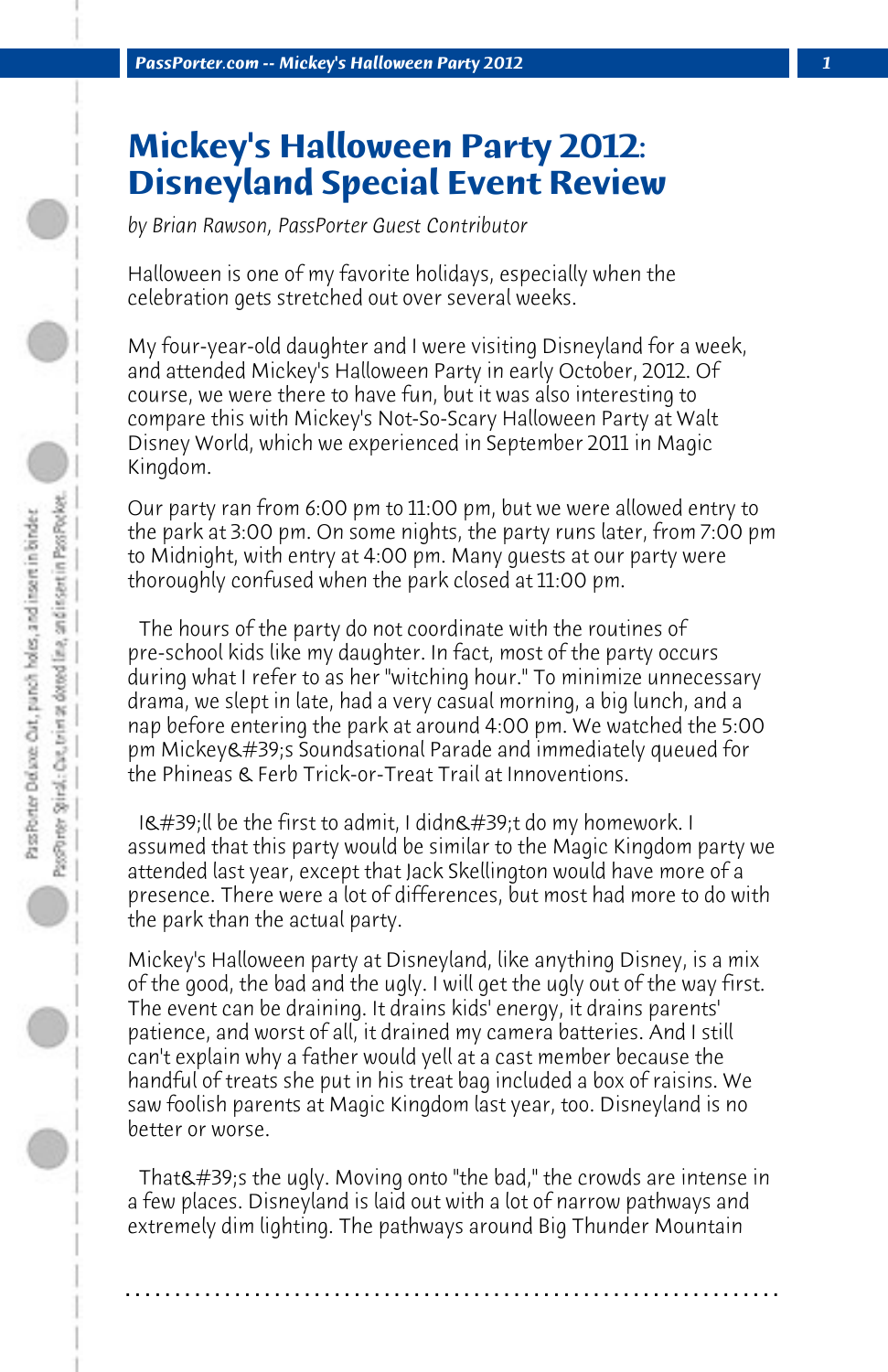were the worst. The dim lighting, combined with the textured walkways, caused a few people to trip, including my daughter. The crowd moved like a pack of zombies, stumbling and lurching along. The mature trees also contribute to the darkness, as well as making prime fireworks viewing locations hard to find without committing hours in advance. Magic Kingdom is bigger, with shorter trees, and more of great spots to watch fireworks.

 "Halloween Screams - a Villainous Surprise in the Skies Fireworks" were scheduled for 9:30 pm. While I would have preferred to stake out a great spot an hour before the show, my daughter is a ride junkie, and reverts into a Mr. Hyde-like monster if we sit still for any length of time. So we rode Big Thunder Mountain Railroad and settled for a last-minute spot in the Frontierland side of the hub, with a view partially blocked by trees. I will have to search the internet for images of the giant balloon with an animated Jack Skellington that rises behind the castle, because I couldn $\&\#39$ :t see it from this spot.

There  $\#39$ ; plenty of good to be found at Mickey  $\#39$ ; Halloween Party. To start with, the treats are abundant and awesome. Apple slices, raisins, Craisins, freeze-dried apple puffs, and carrot sticks address the healthier side of the treat menu, plus there 's a huge variety of mini chocolate bars, Skittles, Tootsie Rolls, and Tootsie Roll lollipops. We didn't find Mickey Mouse lollipops (a favorite from Walt Disney World) or Smarties, but there was plenty of other good stuff. Trick-or-Treat Trails featuring characters had slow lines, but the queues without characters were abundant and generous. Most Trick-or-Treat Trails had multiple treat stations. There were at least six on the trail along the New Orleans Square waterfront--we each received about a pound of treats on this trail alone. We always bring extra bags to hold our loot when the little Disney bags get full. This year's Disney bags are decorated with Frankenweenie and Wreck It Ralph movie ads, which look nice, but are likely to hit the trash bin as soon as they get home. The parade is brief, but has all the major characters on hand to celebrate Halloween. It's a lot more fun and less dark than last year&#39:s Halloween parade at Magic Kingdom. My daughter nearly pulled off my arm when the Magic Kingdom grave diggers scraped by our group last year. The only negative features this year were the death of my camera battery, and our distant perch at the princess meet-and-greet during the parade.

Parties are great for ride junkies like my daughter. At this year  $\&\#39$ ; s party, we rode Astro Orbitor, Jungle Cruise, Splash Mountain, and Big Thunder Mountain Railroad, with less than ten minute waits at each attraction. We also visited the Tarzan's Tree House, bravely climbing it in the dim light. We also got photos with some hard-to-get

**. . . . . . . . . . . . . . . . . . . . . . . . . . . . . . . . . . . . . . . . . . . . . . . . . . . . . . . . . . . . . . . . . .**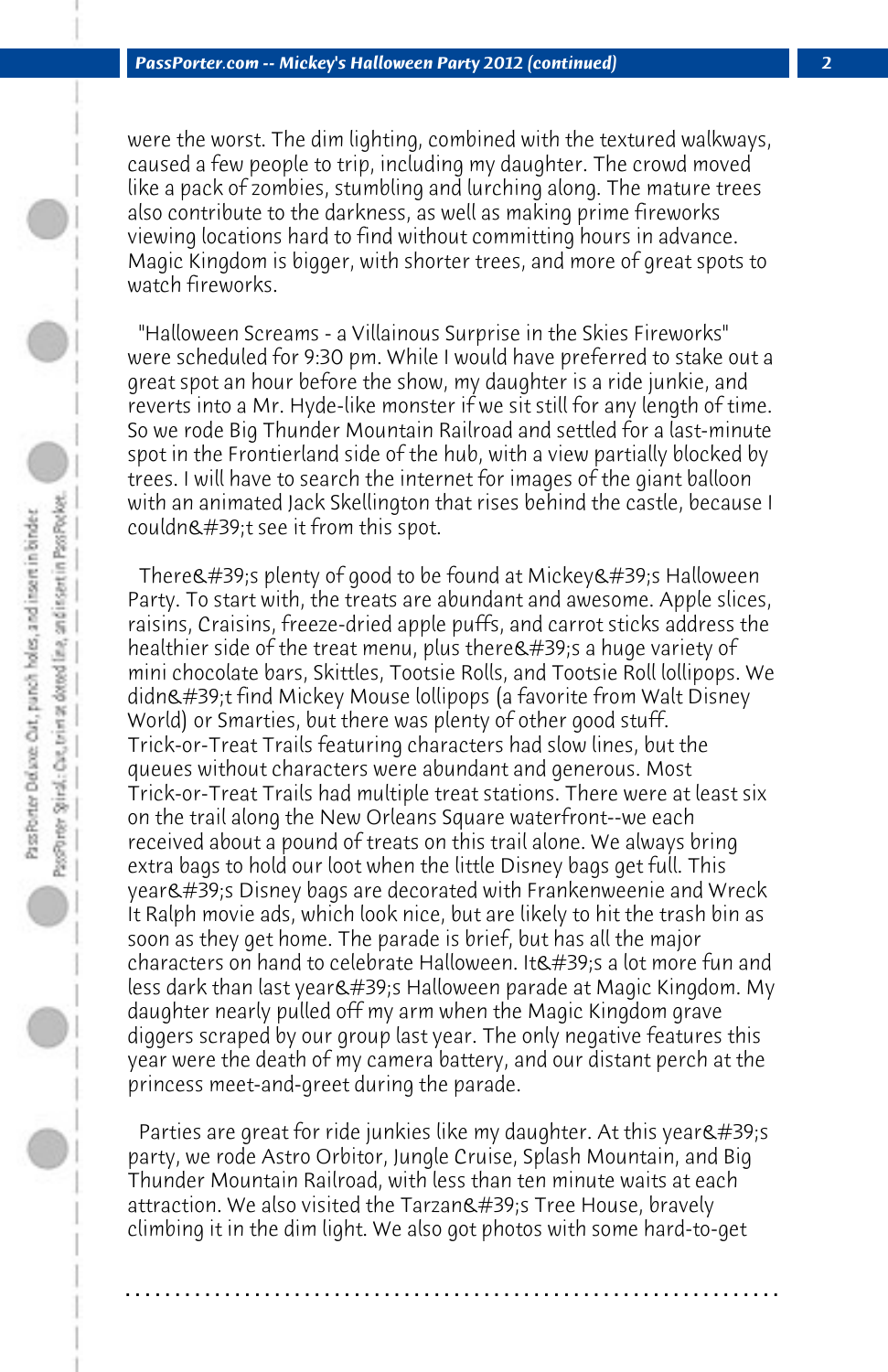characters, including Imperial Storm Troopers, and Phineas and Ferb. I couldn $\&\#39$ ;t convince my girl to go anywhere near a villain, and she was pretty leery of pirates, too. She practically ran away when I suggested visiting the "Piratepalooza" dance party. There was a bunch of other characters who are on hand during regular park hours as well, including Jack Skellington, his friend Sally, the princesses, characters from Toy Story and Winnie the Pooh, as well as the Mickey Mouse Clubhouse crew.

 Most attractions had marginal lines, but a few, like Haunted Mansion Holiday, Space Mountain Ghost Galaxy, and Pirates of the Caribbean, attract massive crowds. We experienced most of those attractions days before the party, during regular park hours. I couldn $\&$ #39;t convince my daughter to ride Pirates of the Caribbean, but  $I\&\#39$ ; m my own worst enemy when it came to Fantasyland. We had a blast riding all the Fantasyland attractions after the fireworks at Magic Kingdom last year, and hoped to do the same this year in Disneyland. But Disneyland is different.

 Many Fantasyland attractions close and are roped off during the fireworks. Some re-open later; others, like It's a Small World, remain closed. Not knowing this, we found ourselves in the Small World area of Fantasyland with nothing to ride. While she looked longingly at It's a Small World and Mad Tea Party, my daughter reluctantly chose to wait to meet three princesses. During the first half-hour, we managed to move up to third family in line. Then all the princesses left for the late parade. The parade started in Main Street USA, so it was another 20 minutes before we saw it roll past our perch at the top of the princess meet-and-greet stairs. After the parade ended, new princesses returned, we got photos of my daughter with the princesses, and walked across the street into the Alice in Wonderland area. I convinced my daughter to walk past the Mad Tea Party and to the Alice in Wonderland ride, and were in line when the park closing announcement was made.

 In summary, both parties are great to collect an abundance of treats, photos with hard-to-find characters, and relatively sparse attraction line-ups. You can celebrate Halloween at Disneyland on select dates in October. These parties sell out, so book as early as possible.

*About The Author: Brian Rawson is a single dad, now living near Calgary. His father took him on the Matterhorn Bobsleds when he was five, and since then, he has travelled extensively to feed his roller coaster addition. He has ridden around 200 different roller coasters and experienced all the "Disney Mountains" in Florida, California, France and Japan.*

**. . . . . . . . . . . . . . . . . . . . . . . . . . . . . . . . . . . . . . . . . . . . . . . . . . . . . . . . . . . . . . . . . .**